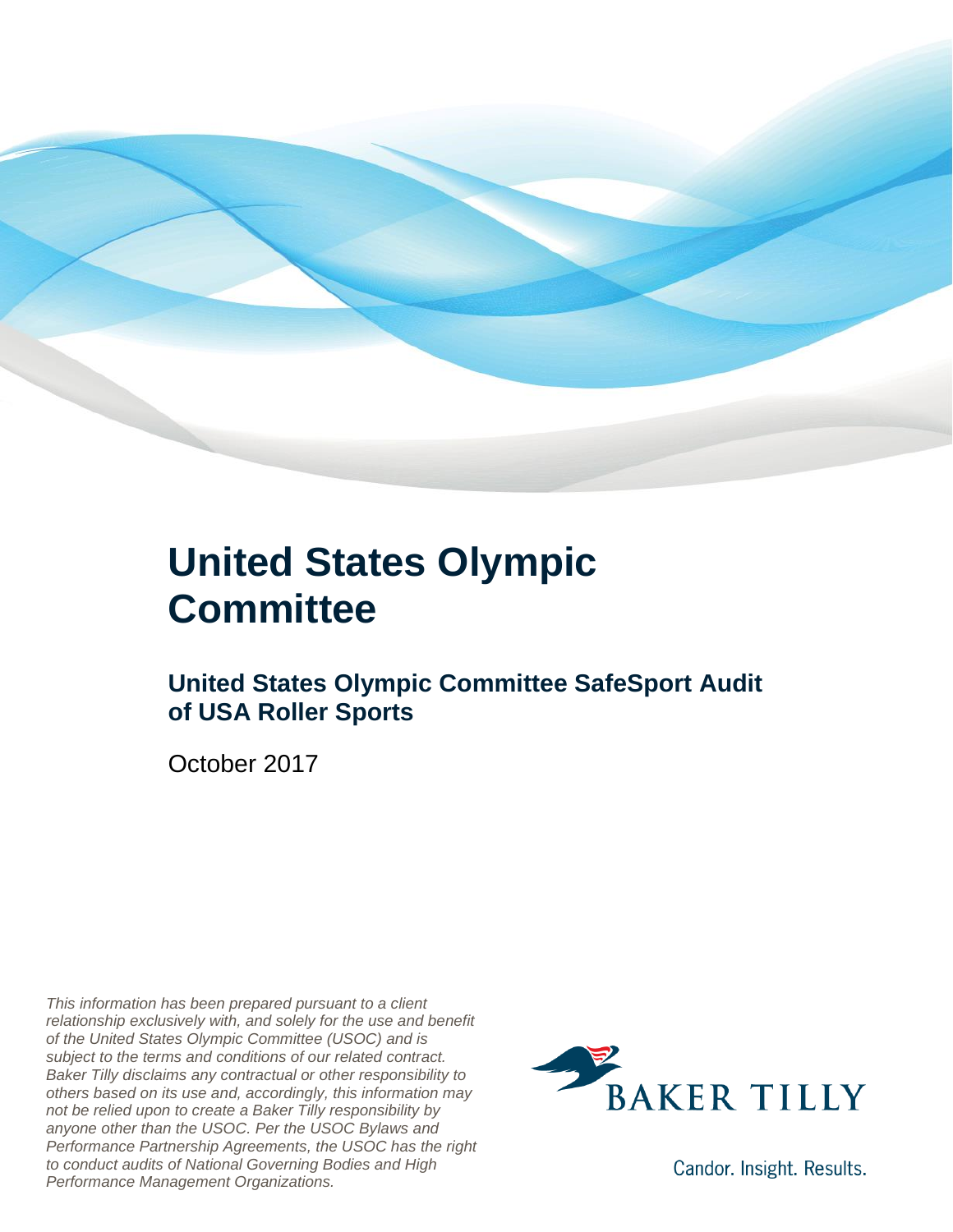

| UNITED STATES OLYMPIC COMMITTEE SAFESPORT AUDIT OF USA |  |
|--------------------------------------------------------|--|
|                                                        |  |
|                                                        |  |
|                                                        |  |
|                                                        |  |
|                                                        |  |
|                                                        |  |
|                                                        |  |
|                                                        |  |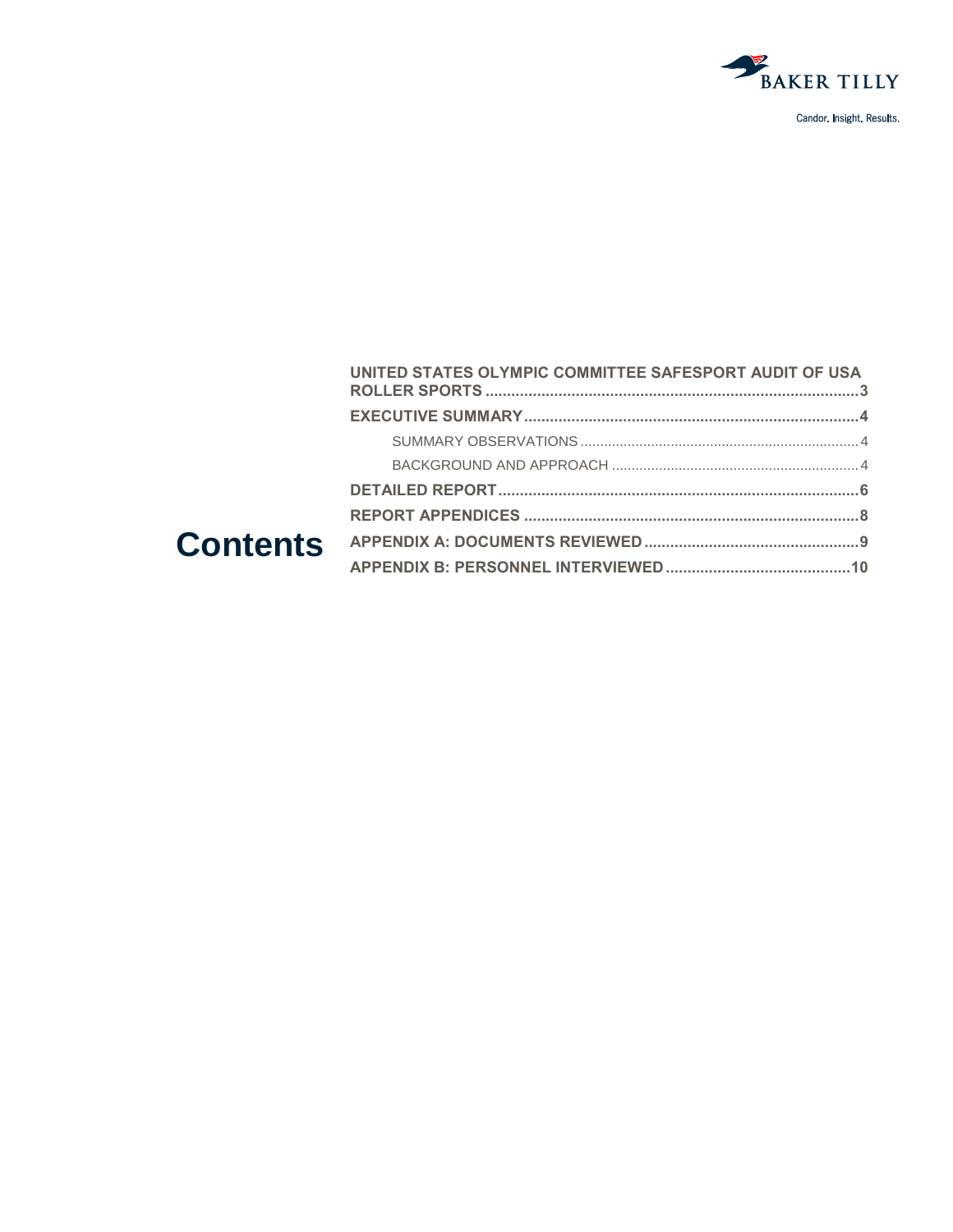

 $\overline{a}$ 

United States Olympic Committee USOC SafeSport Audit of USA Roller Sports

## <span id="page-2-0"></span>**United States Olympic Committee SafeSport Audit of USA Roller Sports<sup>1</sup>**

<sup>&</sup>lt;sup>1</sup> To consider the report in its entirety, please refer also to the detailed management response that will appear here [\[Governance Documents\]](https://www.teamusa.org/Footer/Legal/Governance-Documents) within 90 days of the date of this report.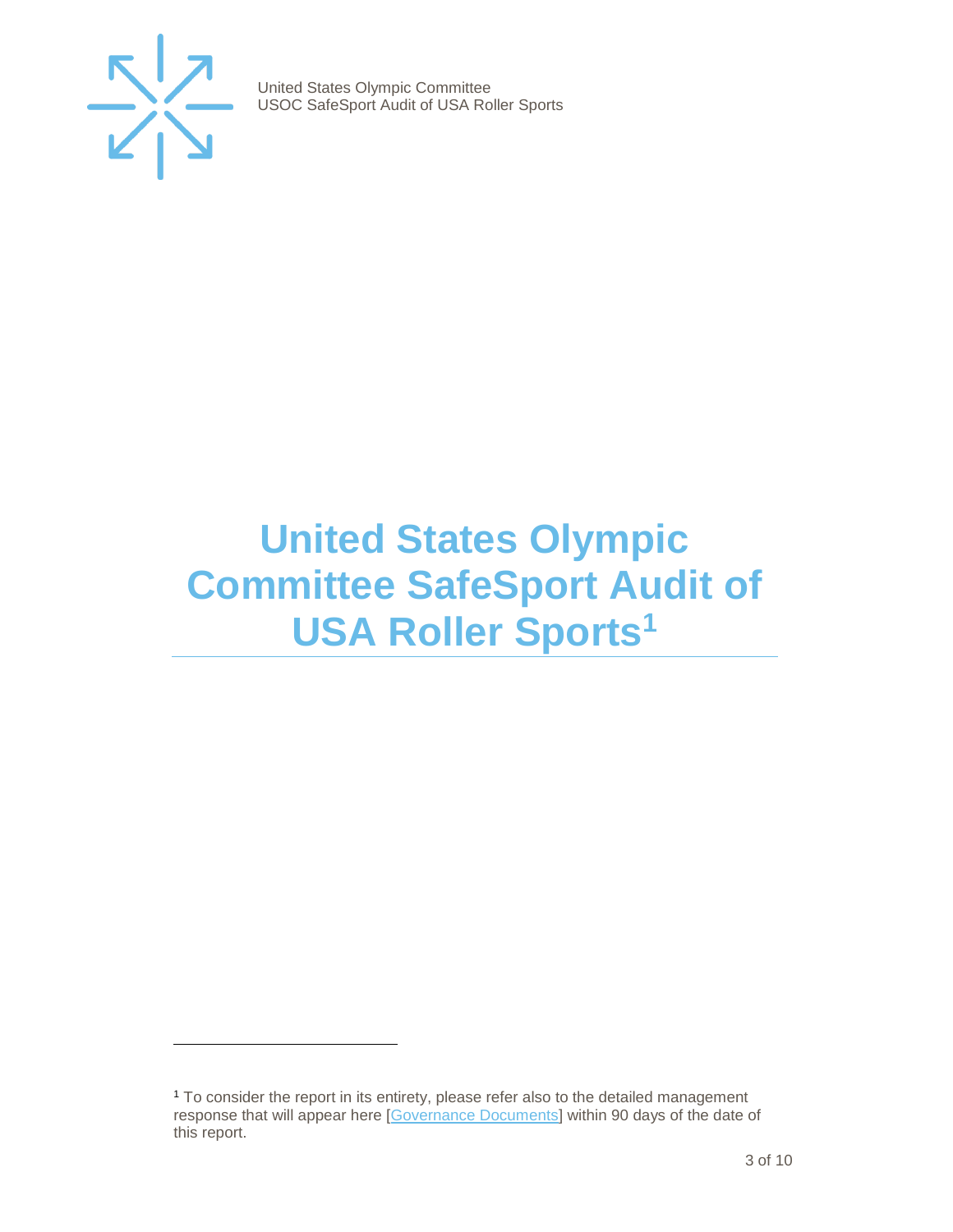

## **Executive Summary**

#### <span id="page-3-1"></span><span id="page-3-0"></span>**Summary Observations**

It shall be the policy of the United States Olympic Committee (USOC) that each National Governing Body (NGBs) adopt a Minimum Standards Policy for Athlete Safety Programs (Athlete Safety Standards) by December 31, 2013<sup>2</sup>.

We noted the following opportunities to enhance the design of USA Roller Sports' compliance with the Athlete Safety Standards:

- **Athlete Safety Standards - Criminal Background Checks and Education and Training Testing** - The criminal background checks and education and training process was not well implemented by USA Roller Sports. The following exceptions were identified during our testing:
	- Four individuals selected for testing (40% of the selected individuals) did not complete criminal background checks during the testing period (i.e., May 1, 2016 through April 30, 2017); however, evidence was provided that two of the individuals completed the criminal background checks prior to issuing the audit report.
	- Five individuals selected for testing (50% of the selected individuals) did not complete education and training requirements during the testing period (i.e., May 1, 2016 through April 30, 2017); however, evidence was provided that four of the individuals completed the education and training requirements prior to issuing the audit report.

#### <span id="page-3-2"></span>**Background and Approach**

 $\overline{a}$ 

USOC engaged Baker Tilly Virchow Krause (Baker Tilly), to assist the USOC in the completion of SafeSport audits, to assess compliance with SafeSport policies and procedures at the USOC and all of its NGBs and High Performance Management Organizations (HPMOs).

Baker Tilly performed a review of USA Roller Sports to evaluate compliance with the Athlete Safety Standards. The following activities were performed for this review of USA Roller Sports:

- Developed and executed an audit program that included:
	- Holding a virtual entrance meeting to discuss and document USA Roller Sorts' SafeSport program and processes.

<sup>&</sup>lt;sup>2</sup> Effective June 20, 2017 the USOC replaced the Athlete Safety Standards with the NGB Athlete Safety Policy. Due to the timing of this audit, fieldwork was performed in accordance with the Athlete Safety Standards.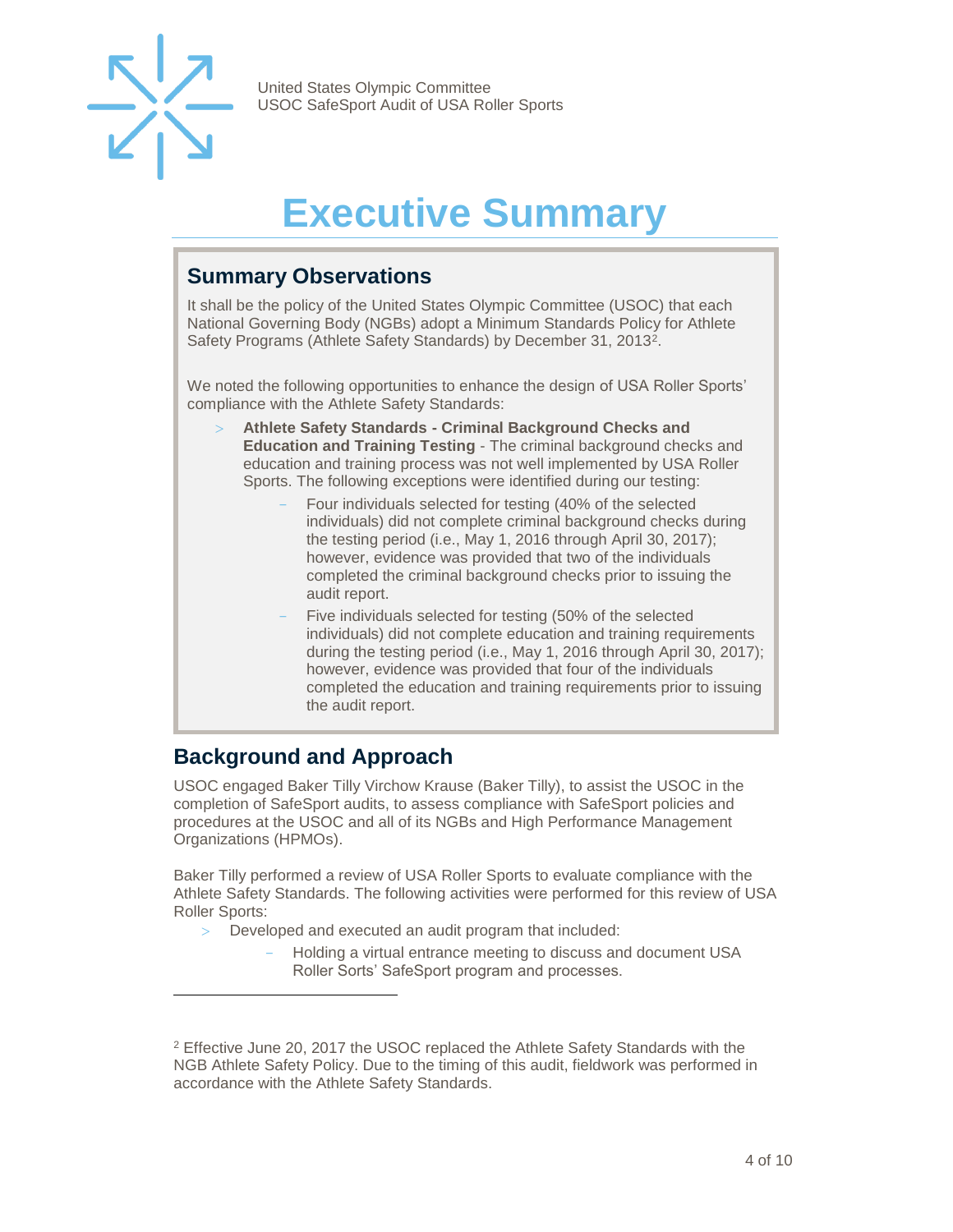

- Selecting a sample of 10 from the required individuals to ensure a background check was performed and education and training was completed. See **Appendix A** for a list of documents reviewed.
- Reviewing USA Roller Sports' athlete safety policy and determining whether the following was addressed:
	- Required misconduct is prohibited and defined;
	- Reporting procedures are documented; and
	- **The grievance process is documented and complies with** Athlete Safety Standards.
- Identifying which individuals are required to undergo a criminal background check and complete education and training.
- $>$  Conducted a virtual exit meeting, if requested, following delivery of the draft report, to discuss audit findings and recommendation(s) with USA Roller Sports. See **Appendix B** for a list of individuals interviewed.
- $>$  Identified specific observations and recommendations regarding opportunities to enhance compliance with Athlete Safety Standards. Observations include the following attributes: criteria, condition, cause, effect and recommendation, as set out in the International Professional Practices Framework (IPPF) Standards and Practice Advisory 2410-1.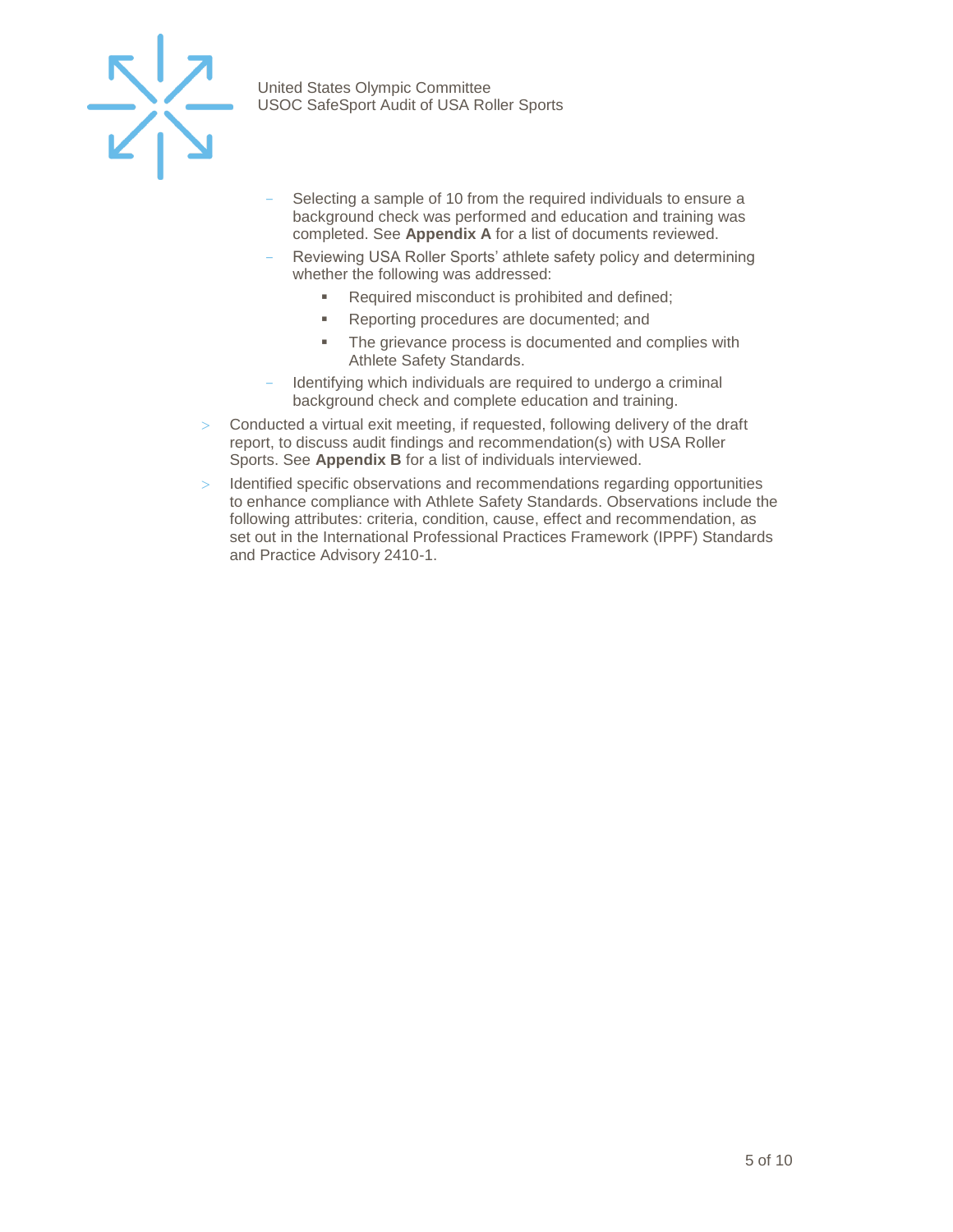

## **Detailed Report**

<span id="page-5-0"></span>The tables below represent opportunities to enhance the design and effectiveness of USA Roller Sports' compliance with the Athlete Safety Standards.

| 1. Athlete Safety Standards - Criminal Background Checks and Education and<br><b>Training Testing</b> |                                                                                                                                                                                                                                                                                                                                                                                                                                                                                                                                                                                                                                                                                                                                                                                                                                                                                                                    |  |
|-------------------------------------------------------------------------------------------------------|--------------------------------------------------------------------------------------------------------------------------------------------------------------------------------------------------------------------------------------------------------------------------------------------------------------------------------------------------------------------------------------------------------------------------------------------------------------------------------------------------------------------------------------------------------------------------------------------------------------------------------------------------------------------------------------------------------------------------------------------------------------------------------------------------------------------------------------------------------------------------------------------------------------------|--|
| <b>Criteria</b>                                                                                       | The Athlete Safety Standards state each NGB/HPMO shall<br>require criminal background checks and education and<br>training for those individuals it formally authorizes, approves,<br>or appoints (a) to a position of authority over, or (b) to have<br>frequent contact with athletes.                                                                                                                                                                                                                                                                                                                                                                                                                                                                                                                                                                                                                           |  |
| <b>Condition</b>                                                                                      | The criminal background checks and education and training<br>process was not well implemented by USA Roller Sports. The<br>following exceptions were identified during our testing:<br>1. Four individuals selected for testing (40% of the selected<br>individuals) did not complete criminal background checks<br>during the testing period (i.e., May 1, 2016 through April 30,<br>2017); however, evidence was provided that two of the<br>individuals completed the criminal background checks prior to<br>issuing the audit report.<br>2. Five individuals selected for testing (50% of the selected<br>individuals) did not complete education and training<br>requirements during the testing period (i.e., May 1, 2016<br>through April 30, 2017); however, evidence was provided that<br>four of the individuals completed the education and training<br>requirements prior to issuing the audit report. |  |
| <b>Cause</b>                                                                                          | USA Roller Sports may not be consistently tracking and<br>monitoring compliance with the criminal background checks<br>and education and training requirements of the Athlete Safety<br>Standards.                                                                                                                                                                                                                                                                                                                                                                                                                                                                                                                                                                                                                                                                                                                 |  |
| <b>Effect</b>                                                                                         | Individuals USA Roller Sports formally authorizes, approves<br>or appoints (a) to a position of authority over, or (b) to have<br>frequent contact with athletes may not be in compliance with<br>the USOC's SafeSport program because they have not<br>completed criminal background checks and/or education and<br>training prior to having contact with athletes. USA Roller<br>Sports must be in compliance with the Athlete Safety<br>Standards to be a member in good standing. Noncompliance<br>with the Athlete Safety Standards can result in disciplinary<br>action by the USOC including withdrawal of high performance<br>funding.<br>Also, athletes may have contact with individuals who are<br>unaware of SafeSport misconduct and the potential impact to<br>athletes' well-being and/or have contact with individuals who                                                                         |  |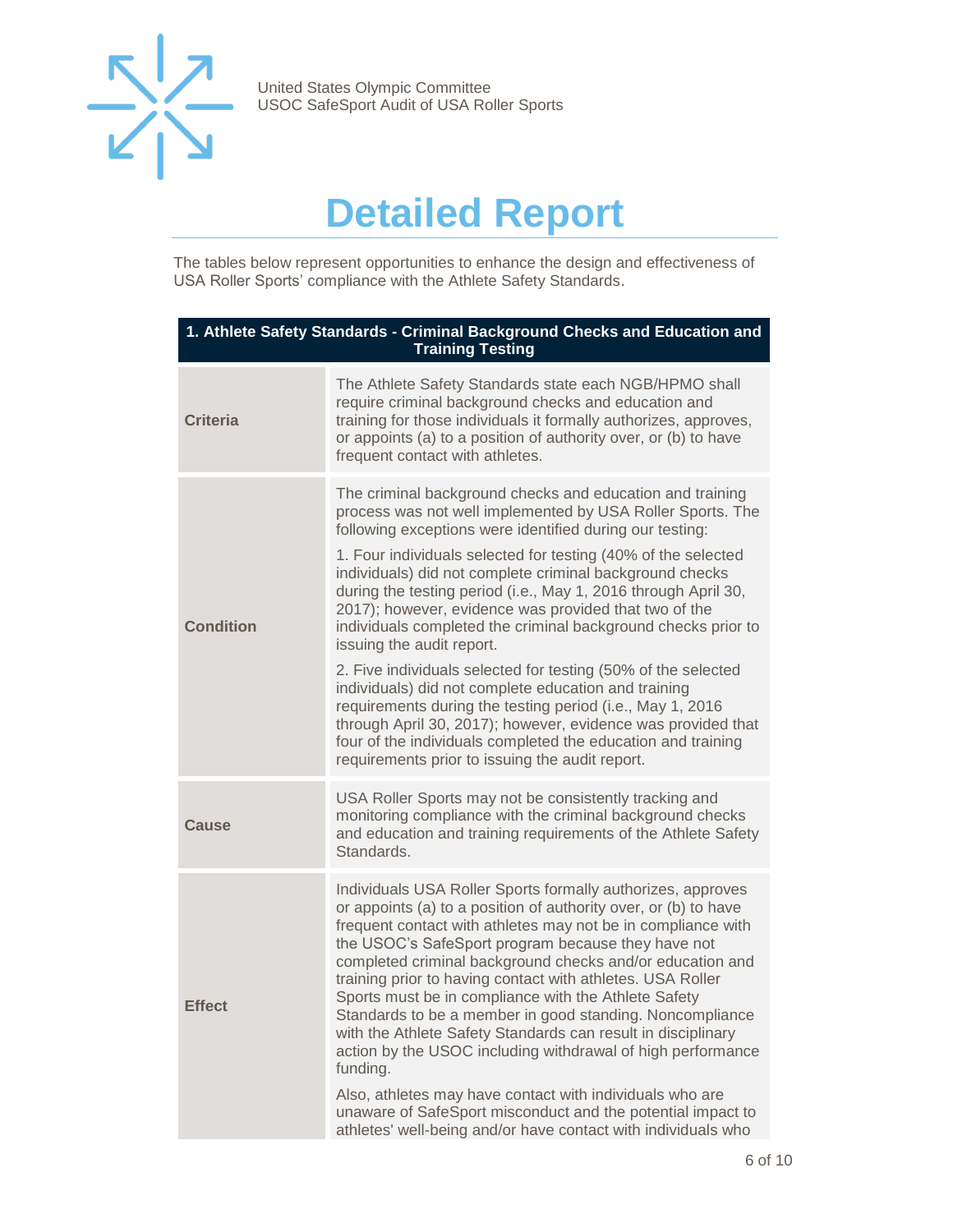

| 1. Athlete Safety Standards - Criminal Background Checks and Education and<br><b>Training Testing</b> |                                                                                                                                                                                                                                                                                                                                                                                                                                                                                                                                                                                                                                                                                                                                                                                                                                                                                                                                                    |  |
|-------------------------------------------------------------------------------------------------------|----------------------------------------------------------------------------------------------------------------------------------------------------------------------------------------------------------------------------------------------------------------------------------------------------------------------------------------------------------------------------------------------------------------------------------------------------------------------------------------------------------------------------------------------------------------------------------------------------------------------------------------------------------------------------------------------------------------------------------------------------------------------------------------------------------------------------------------------------------------------------------------------------------------------------------------------------|--|
|                                                                                                       | have a criminal history, which could put athletes at SafeSport-<br>related misconduct risk.                                                                                                                                                                                                                                                                                                                                                                                                                                                                                                                                                                                                                                                                                                                                                                                                                                                        |  |
| <b>Recommendation</b>                                                                                 | USA Roller Sports must require that individuals it formally<br>authorizes, approves, or appoints (a) to a position of authority<br>over, or (b) to have frequent contact with athletes complete<br>criminal background checks and education and training<br>requirements in a timely manner and before they have contact<br>with athletes to provide assurance that they are educated on<br>the requirements of the Athlete Safety Standards. USA Roller<br>Sports must consistently track and verify criminal background<br>checks and education and training requirements are met for<br>all required individuals. Compliance with these requirements<br>must be completed within 90 days of receipt of the final audit<br>report.<br>USA Roller Sports should review the testing results and<br>require all necessary individuals to complete the necessary<br>requirements (i.e., criminal background check and/or<br>education and training). |  |
| <b>Management</b><br>response                                                                         | We agree with the condition and recommendation and will<br>respond to the USOC with a detailed plan to ensure<br>compliance with the current NGB Athlete Safety Policy. Our<br>plan will be submitted to the USOC within the 90 day timeline<br>referenced above.                                                                                                                                                                                                                                                                                                                                                                                                                                                                                                                                                                                                                                                                                  |  |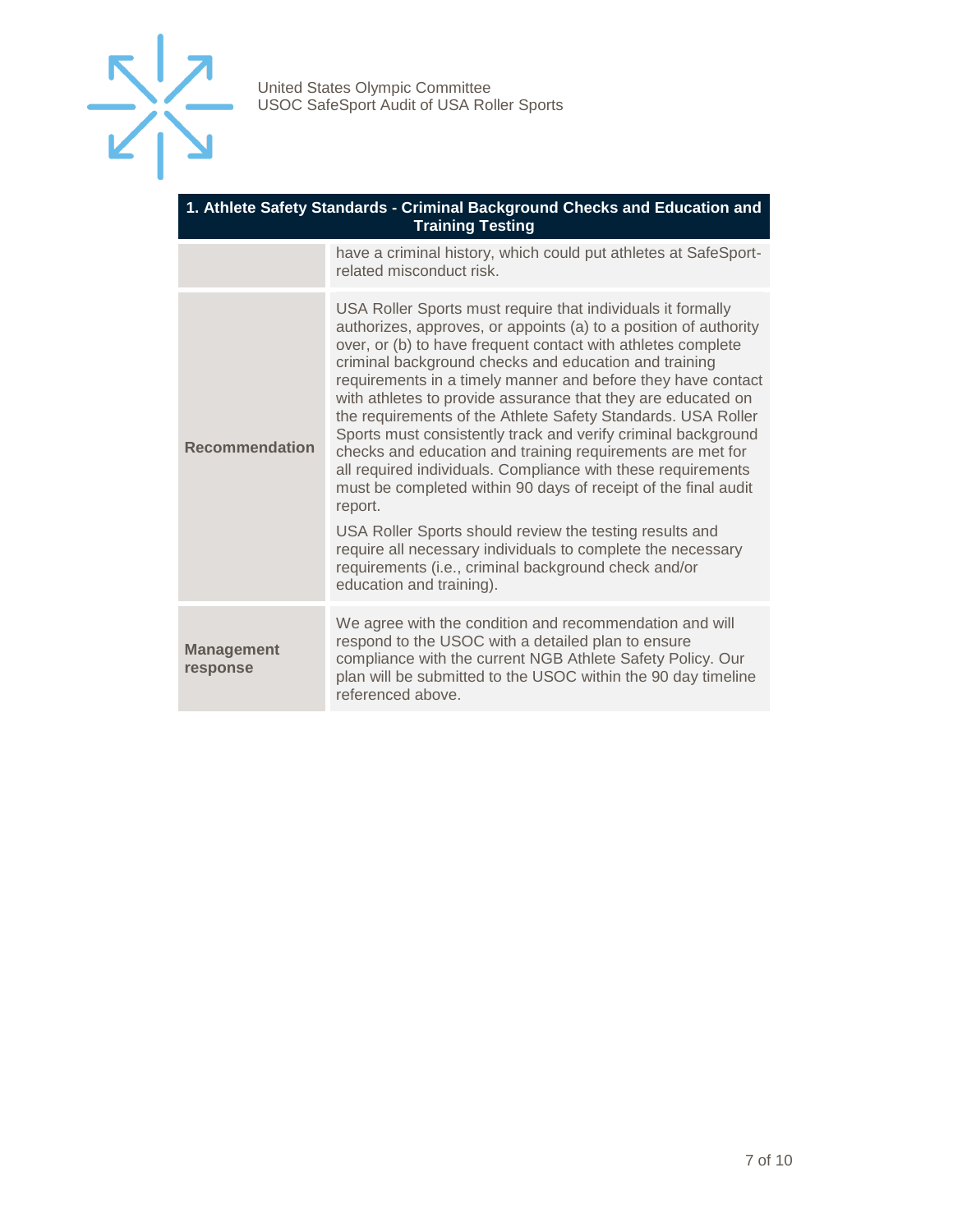

# <span id="page-7-0"></span>**Report Appendices**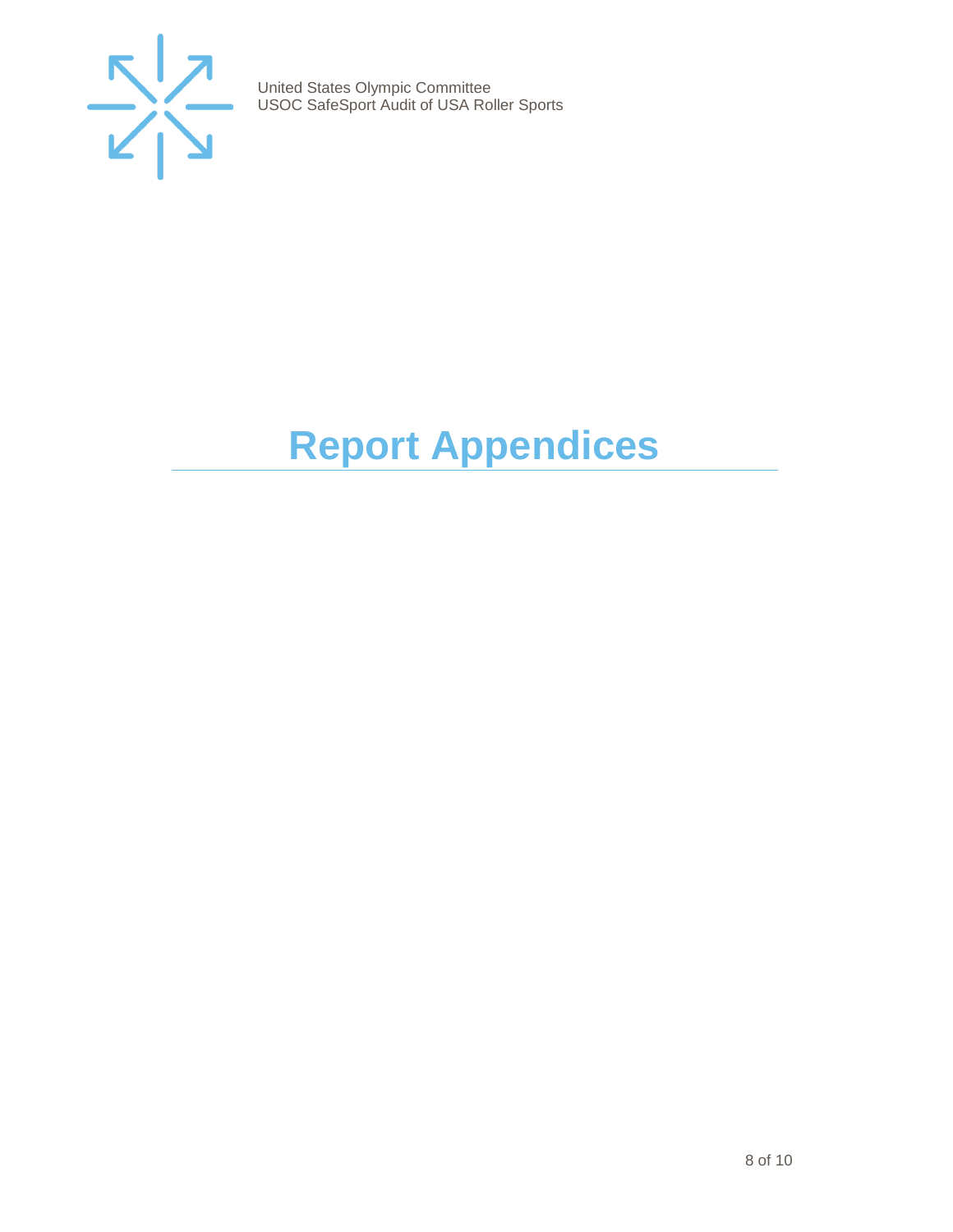

### <span id="page-8-0"></span>**Appendix A: Documents Reviewed**

We reviewed the following documents:

- > Athlete Safety Standards Program Questionnaire
- > Population listing of "required individuals" (i.e., covered individuals required to undergo background check and training)
- > USA Roller Sports Policies for SafeSport